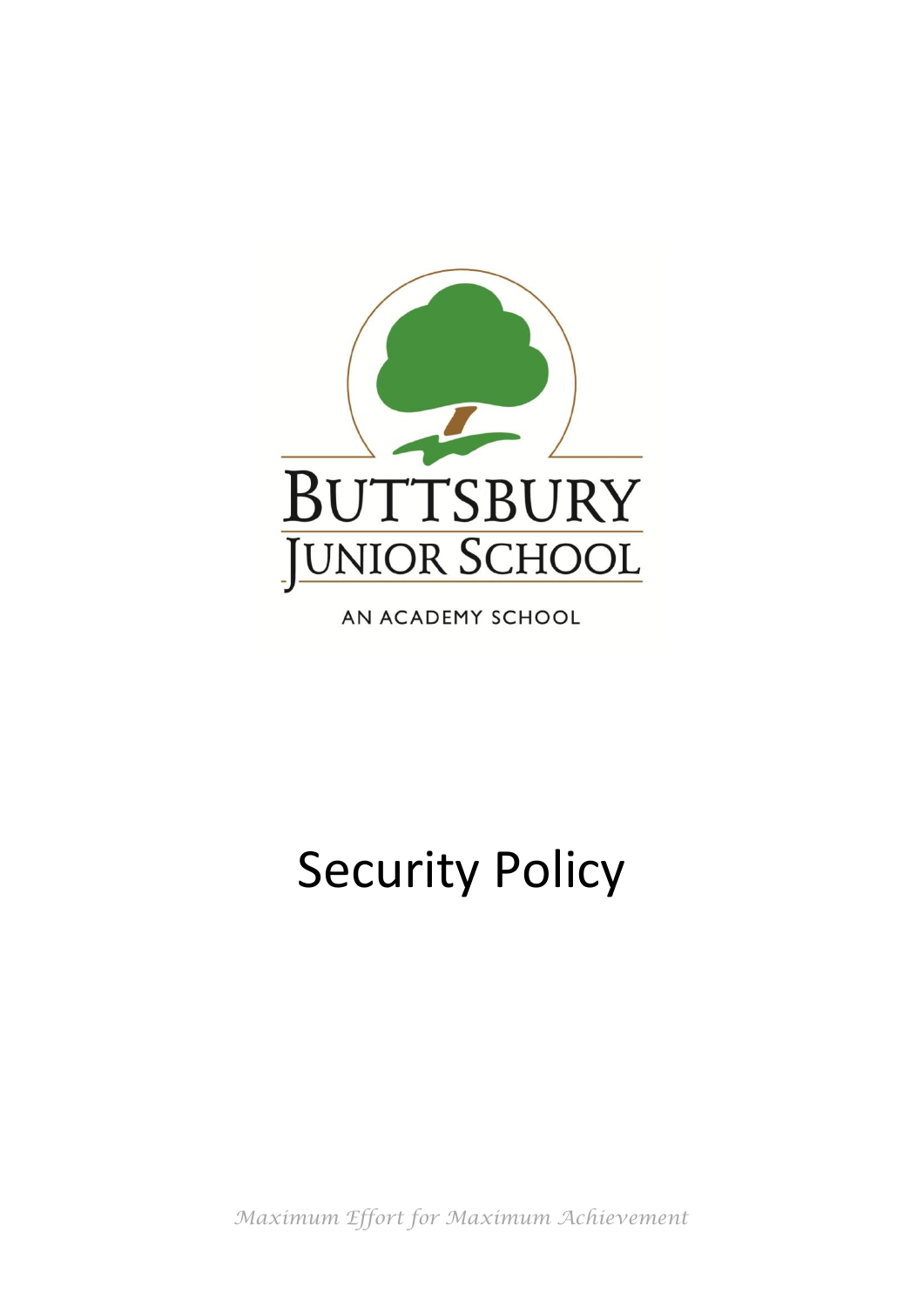

## **RATIONALE**

The school wishes to ensure that adequate on-site security measures are in place to protect information, people and property.

# **PURPOSES**

# *General Situation*

Buttsbury Junior School is a small campus enclosed by a perimeter fence and mainly bordered by private housing. There are three entrances to the site: Front entrance from Norsey View Drive, rear footpath entrance and rear vehicle entrance both from Mill Hill Drive. (an un-adopted private roadway off Perry Street).

#### *Responsibility*

The Trustees, through the Finance and Facilities Management, Audit and Resources Committee, are responsible for overall management of school security. Day to day management of security is delegated to the Headteacher. The School Fire Officer is the Headteacher. The Headteacher is also responsible for Health and Safety. The School will take all appropriate measures to promote the security and protection of its staff, its students and of its premises. All staff have a responsibility for security. Vigilance is an essential attribute.

#### **GUIDELINES**

This policy will be reviewed on a three-yearly basis, but the need to make changes to the policy at any time should the situation demand is recognised.

#### *Security of Information*

- The school will abide by the Data Protection Act and General Data Protection Regulations (GDPR).
- Staff with access to ICT systems containing confidential data are to ensure that such data is properly protected at all times. As a rule of thumb, where data is displayed on screen, the room should be occupied by a member of staff.
- During lesson times, the internet will normally be continuously available to pupils, but filtering software is to be in place to prevent access to unsuitable sites.
- Staff and pupils' private addresses and telephone numbers will be withheld from people and organisations outside school, unless specifically authorised, (e.g. Social Care , the Police). In the event of an enquiry, the enquirer will be asked for their name and telephone number, which will be given to the relevant member of staff, for them to return the telephone call. Staff personal files will be kept in lockable cabinets, which are secured when not in use. All confidential wastepaper should be shredded.
- Parents have a right to see, on request, the curricular records of their children, and apply to the Headteacher for access to any other records, which may be held on their children. The school will abide by the legislation on this matter.

#### *Security of Property*

The school accepts no responsibility for the safety of individuals' personal property (including motor vehicles and other means of transport), whether they be staff, pupils, parents, contract workers or visitors.

The school will maintain a Fixed Asset Register of all major items of equipment i.e. items over £2,500 purchase price or replacement value. All portable assets and desirable items (e.g. PCs and laptop computers, projectors, mobile telephones and DVD's etc). are to be marked indelibly with the school's name and records maintained on the Inventory Asset registers are to be checked annually. When a member of staff wishes to take an asset off site, they are to obtain prior permission from the Finance Officer.

Access to the school buildings is controlled by key fob electronic entrance doors. All other doors that provide access to the buildings are locked to external access when closed. The Office Staff issue key fobs to authorised staff and a record is kept of each authorised key fob holder and their level of access to the school during the week and over the year.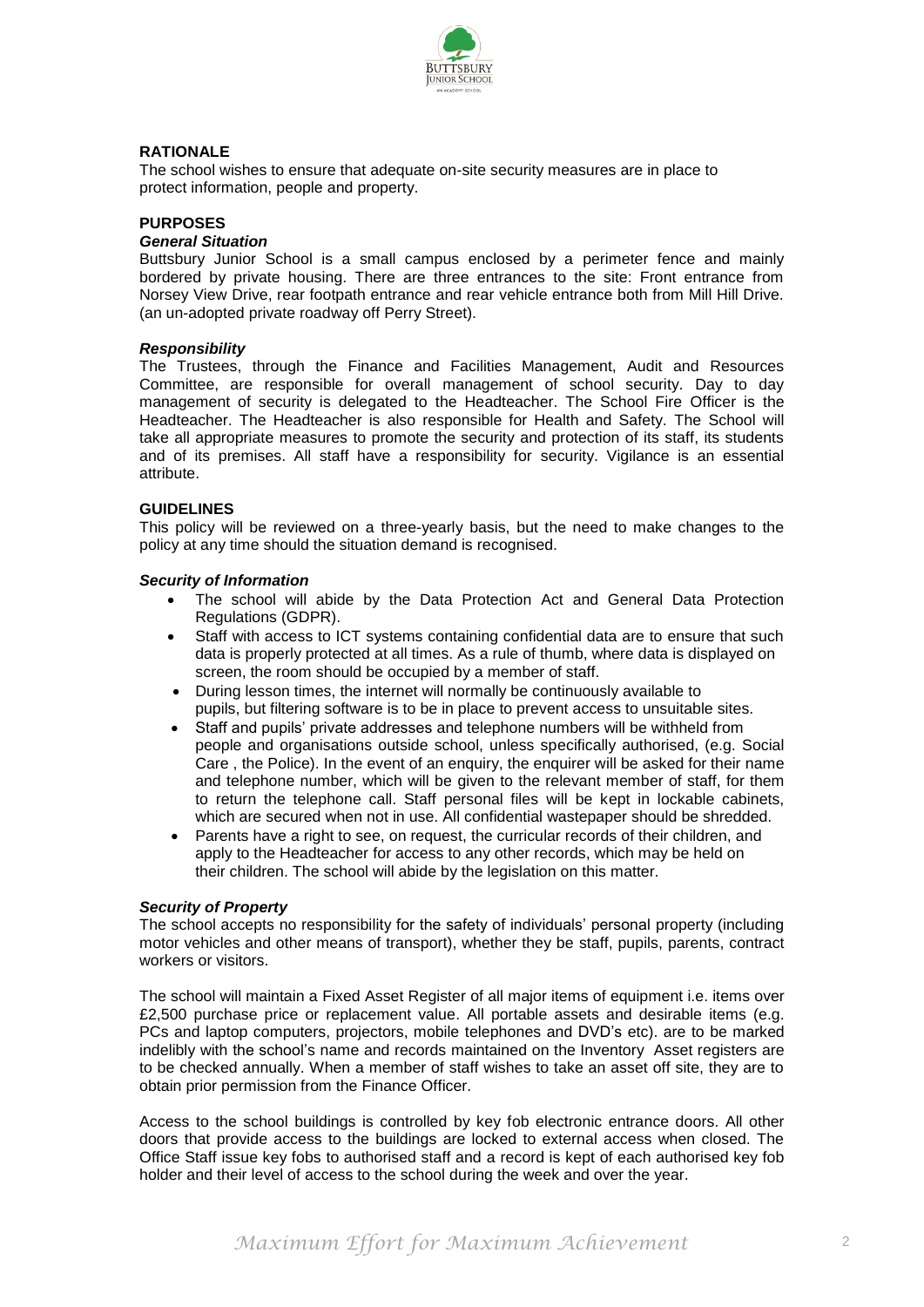

The school will maintain a security alarm system, which will report to a central monitoring station. The alarm system is to be set to give a local audible warning as soon as it is activated, and the alarm monitoring company. A 'Key Holding' Company (Regency Security) is engaged to respond to all alarm activations in the first instance, additional key holders are the Headteacher, 1 x Deputy Headteacher, the Site Manager and L & L Cleaning.

The school will maintain a security camera system, the prime roles of which are both deterrents and detection. CCTV cameras will be used to cover external aspects of the school grounds and key entrance points. The areas surveyed by the external cameras are to be lit at night. Other areas, not monitored by cameras will only be illuminated to facilitate safe access or may be covered by lights controlled by light sensors.

The school will maintain a fire alarm system and appropriate fire safety precautions following the advice and guidance of the local Fire Safety Officer. The fire alarm system will sound a local alarm but will not be monitored by an external agency. The Site Manager is to arrange for at least one call point to be tested every week and for the test to be recorded.

At the end of the School day each member of staff should ensure that windows are secure and that assets and desirable equipment are properly secured. Buildings are to be kept clear of materials that increase the risk from fire or might be used for Arson or Vandalism.

Cash will not normally be collected by the office staff. Cash is only to be stored overnight in the school's safe, up to the limits specified by the insurance company. It is to be banked regularly. The Finance Officer is to arrange for all alarm and security systems, and the emergency lighting arrangements to be properly serviced and maintained.

#### *Security of Personnel*

All new staff, including voluntary staff and peripatetic music teachers who have regular access to pupils or records, will be required to apply for disclosure through the DBS procedures. Regular contractors whose staff spends a significant amount of time on site, should also arrange for their staff to apply for DBS disclosure. The school is to ascertain that staff who have regular access to pupils, but are employed by outside agencies, have similar clearance. It is recognised that it is impractical to insist that all irregular contracted workers, such as builders, heating engineers, and electricians apply for DBS disclosure. However, the risk should be minimised by:

- Arranging for as much work as possible to be undertaken outside normal school hours.
- Escorting contractors to their workplace and remaining with them if they need to work in the proximity of pupils.

Suitable signs will be placed at all legitimate entrance points to the school to show the public that the school is private property and that causing a public nuisance on educational premises is a criminal offence. Signs to direct all visitors to Reception will also be erected.

All staff wear identity badges. All visitors are to report to reception; they must sign in and be issued with photographic visitor's badge.

Any unknown and unescorted people on the school site during the school day are to be challenged, and asked to report to reception.

#### *Police Liaison & Incident Recording*

The School maintains a close liaison with the police, normally through a police liaison officer. All offences committed on or around the school site, which involve assault, offensive weapons, theft or criminal damage not involving pupils, and burglary will invariably be reported to the police. In addition, reports of intruders acting suspiciously will also result in police assistance being sought.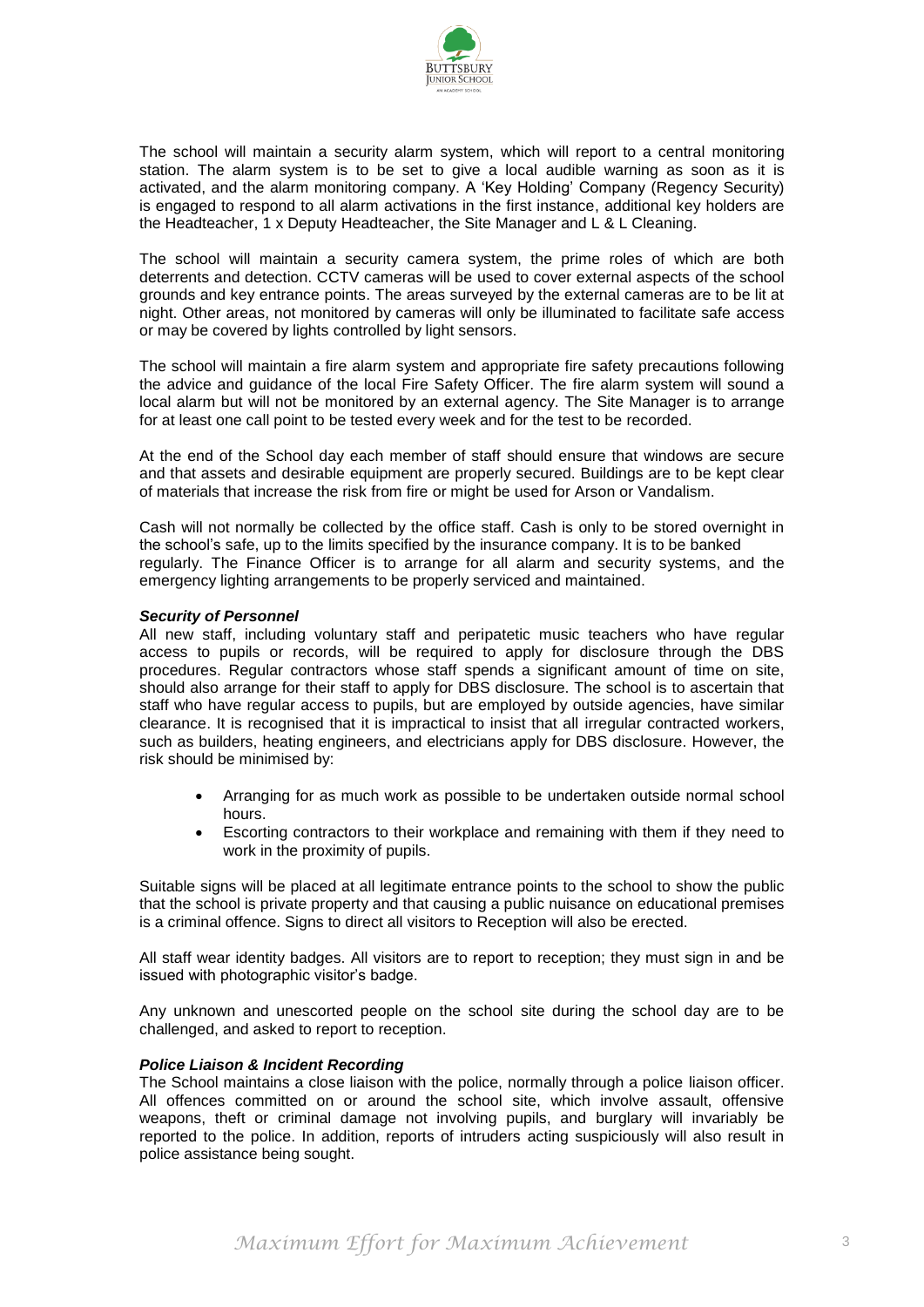

The School will maintain a Security Incident Register. This will contain simple but accurate details of all events, which might give serious cause for concern. Staff are expected to complete an Incident Form (Annex A) on such matters as:

- Aggressive behaviour by persons other than pupils.
- Serious incidents reported by pupils.
- Other incidents giving cause for concern including theft, burglary, & criminal damage.

The Headteacher will retain completed Incident Forms in the Incident Register. The Headteacher will monitor the Register and draw any emerging patterns to the attention of the Trust Board. Risk Assessments will be reviewed on a regular basis, particularly in the light of an Incident.

#### **Monitoring Review**

Policy Date: Summer 2022

Review Date: Summer 2025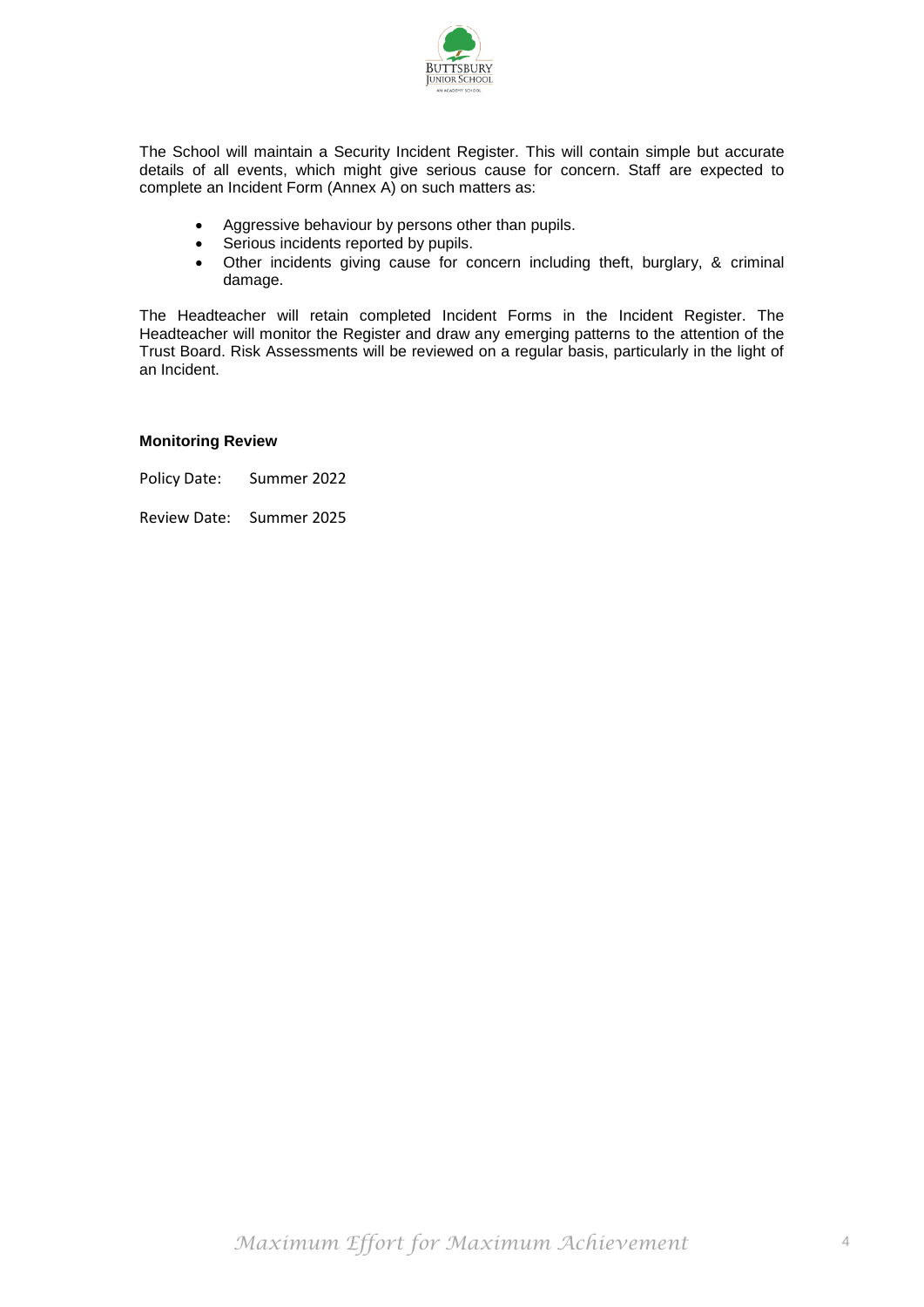

# **Annex A to Security Policy**

| This form should be completed as fully as possible and forwarded to the headteacher<br>for retention. A member of staff should complete the form for an incident involving or<br>witnessed by a pupil.<br>Please use a continuation sheet if necessary. |
|---------------------------------------------------------------------------------------------------------------------------------------------------------------------------------------------------------------------------------------------------------|
| 1. Member of staff reporting incident:                                                                                                                                                                                                                  |
|                                                                                                                                                                                                                                                         |
|                                                                                                                                                                                                                                                         |
| 2. Personal details of person assaulted or abused (if appropriate):                                                                                                                                                                                     |
|                                                                                                                                                                                                                                                         |
| Work Address (if different from school address)                                                                                                                                                                                                         |
|                                                                                                                                                                                                                                                         |
|                                                                                                                                                                                                                                                         |
|                                                                                                                                                                                                                                                         |
|                                                                                                                                                                                                                                                         |
| 4. Witness(es) (if any):                                                                                                                                                                                                                                |
|                                                                                                                                                                                                                                                         |
|                                                                                                                                                                                                                                                         |
|                                                                                                                                                                                                                                                         |
|                                                                                                                                                                                                                                                         |
|                                                                                                                                                                                                                                                         |
| Name:                                                                                                                                                                                                                                                   |
|                                                                                                                                                                                                                                                         |
|                                                                                                                                                                                                                                                         |
|                                                                                                                                                                                                                                                         |